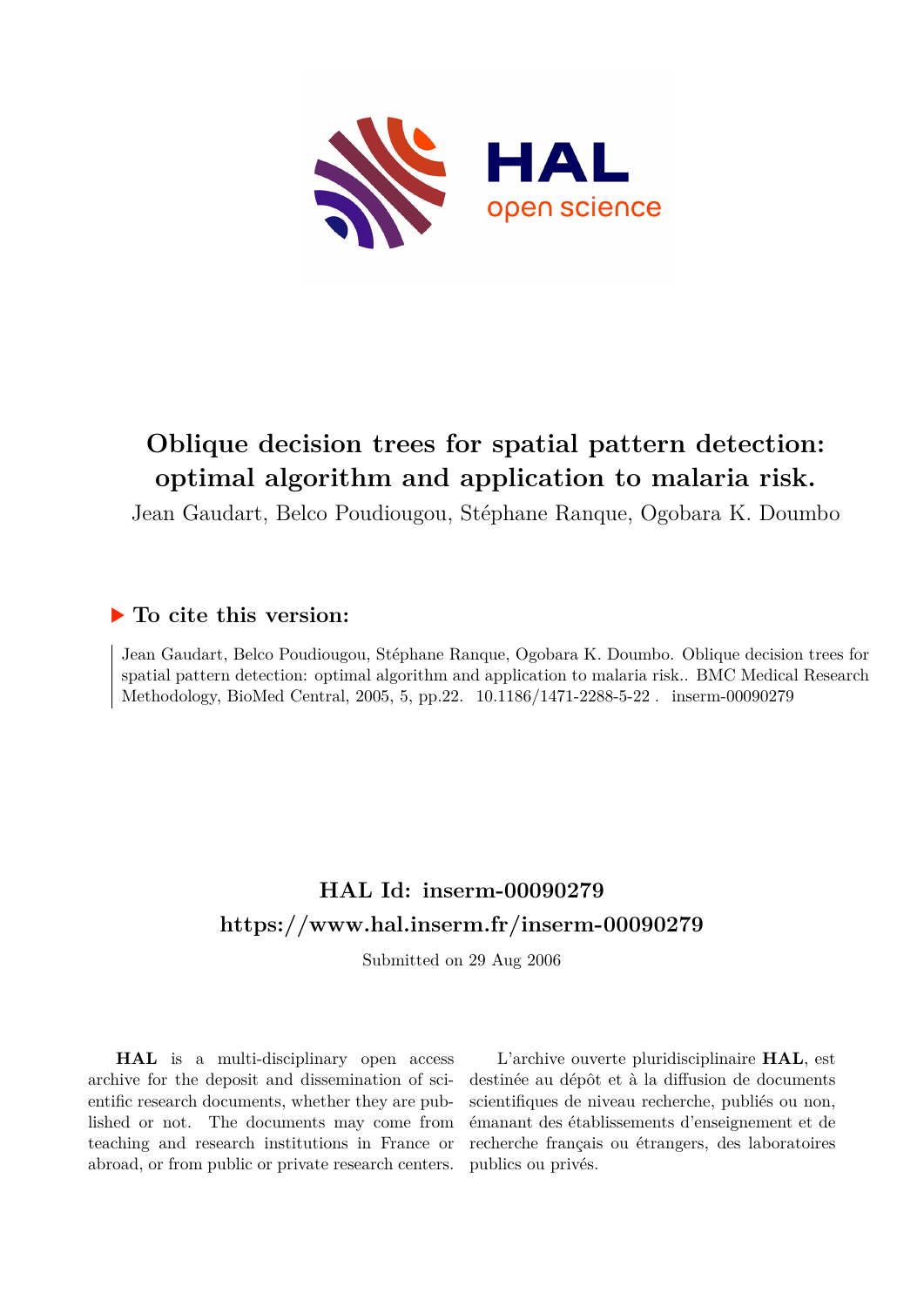# Research article **Contract Contract Contract Contract Contract Contract Contract Contract Contract Contract Contract Contract Contract Contract Contract Contract Contract Contract Contract Contract Contract Contract Contra**

# **Oblique decision trees for spatial pattern detection: optimal algorithm and application to malaria risk** Jean Gaudart\*<sup>1</sup>, Belco Poudiougou2,3, Stéphane Ranque<sup>2</sup> and

Ogobara Doumbo<sup>3</sup>

Address: <sup>1</sup>Medical Statistics and Informatics Research Team, LIF -UMR 6166 – CNRS/ Aix-Marseille University, Faculty of Medicine, 27 Bd Jean Moulin 13385 Marseille Cedex 05, France, <sup>2</sup>Immunology and Genetic of Parasitic Diseases, UMR 399 – INSERM/ Aix-Marseille University, Faculty of Medicine, 27 Bd Jean Moulin 13385 Marseille Cedex 05, France and <sup>3</sup>Malaria Research and Training Centre, Faculty of Medicine, Pharmacy and Odonto-Stomatology, University of Mali, BP 1805, Bamako, Mali

Email: Jean Gaudart\* - jean.gaudart@medecine.univ-mrs.fr; Belco Poudiougou - belco.poudiougou@medecine.univ-mrs.fr; Stéphane Ranque - stephane.ranque@medecine.univ-mrs.fr; Ogobara Doumbo - okd@mrtcbko.org \* Corresponding author

Published: 18 July 2005

*BMC Medical Research Methodology* 2005, **5**:22 doi:10.1186/1471-2288-5- 22

[This article is available from: http://www.biomedcentral.com/1471-2288/5/22](http://www.biomedcentral.com/1471-2288/5/22)

© 2005 Gaudart et al; licensee BioMed Central Ltd.

This is an Open Access article distributed under the terms of the Creative Commons Attribution License [\(http://creativecommons.org/licenses/by/2.0\)](http://creativecommons.org/licenses/by/2.0), which permits unrestricted use, distribution, and reproduction in any medium, provided the original work is properly cited.

Received: 02 March 2005 Accepted: 18 July 2005

### **Abstract**

**Background:** In order to detect potential disease clusters where a putative source cannot be specified, classical procedures scan the geographical area with circular windows through a specified grid imposed to the map. However, the choice of the windows' shapes, sizes and centers is critical and different choices may not provide exactly the same results.

The aim of our work was to use an Oblique Decision Tree model (ODT) which provides potential clusters without pre-specifying shapes, sizes or centers. For this purpose, we have developed an ODT-algorithm to find an oblique partition of the space defined by the geographic coordinates.

**Methods:** ODT is based on the classification and regression tree (CART). As CART finds out rectangular partitions of the covariate space, ODT provides oblique partitions maximizing the interclass variance of the independent variable. Since it is a NP-Hard problem in  $R^N$ , classical ODT-algorithms use evolutionary procedures or heuristics. We have developed an optimal ODT-algorithm in  $R^2$ , based on the directions defined by each couple of point locations. This partition provided potential clusters which can be tested with Monte-Carlo inference.

We applied the ODT-model to a dataset in order to identify potential high risk clusters of malaria in a village in Western Africa during the dry season. The ODT results were compared with those of the Kulldorff' s SaTScan™.

**Results:** The ODT procedure provided four classes of risk of infection. In the first high risk class 60%, 95% confidence interval (CI95%) [52.22–67.55], of the children was infected. Monte-Carlo inference showed that the spatial pattern issued from the ODT-model was significant (p < 0.0001).

Satscan results yielded one significant cluster where the risk of disease was high with an infectious rate of 54.21%, CI95% [47.51–60.75]. Obviously, his center was located within the first high risk ODT class. Both procedures provided similar results identifying a high risk cluster in the western part of the village where a mosquito breeding point was located.

**Conclusion:** ODT-models improve the classical scanning procedures by detecting potential disease clusters independently of any specification of the shapes, sizes or centers of the clusters.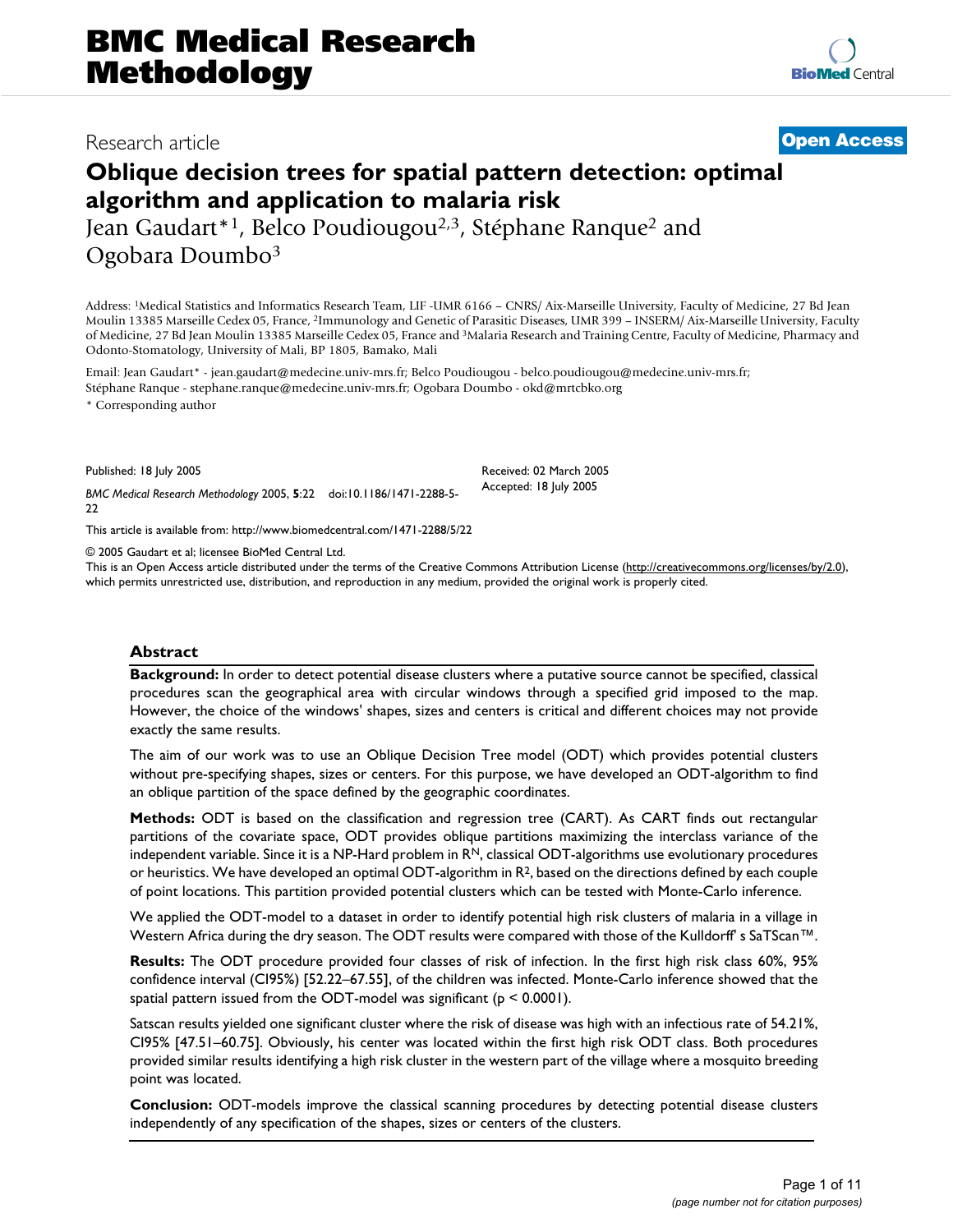## **Background**

Since the development of warning systems and environmental hazards awareness, a wide range of statistical methods has been provided to identify disease clusters and spatial patterns. These methods have been classified into three groups [1-3]:

- Tests for focused clustering where the putative source is prespecified [4,5,2];

- Tests for global clustering with statistics using the distance between cases [6-9];

- General tests for localized clusters where the putative source or potential clusters cannot be prespecified  $[6,10,11]$ .

This paper focuses on the latter tests i.e. on general procedures for the determination of spatial patterns. These patterns allow us to localize disease clusters where the disease rate is particularly high. Since the Openshaw's Geographical Analysis Machine (GAM), numerous works have proposed extensions or modifications of this method. The GAM lays out a regular grid of points covering the region under study. Then it generates overlapping circular windows centered at each grid point with constant radii depending on the grid spacing. The procedure is repeated at different predetermined values of the radius and thus defines potential clusters. Alternative procedures use circular windows centered at the observed point locations [10] and scan the area through this irregular grid. The use of squared shaped windows has also been proposed [6]. A general review of spatial methods is provided by Waller and Gotway [12] as well as in several publications [13- 15].

The Kulldorff's scan statistic is one of the most interesting and used methods for cluster analysis [16,1,17]. The scan statistic is a likelihood ratio based method, which Kulldorff [11] defined without any assumptions about the shape, size or collection of locations for the scanning windows. However, various algorithms are necessary to calculate the test statistics for different defined types of scanning windows. Softwares (e.g. SaTScan™ [18]) have been implemented for some of these particular windows/ algorithms. The SaTScan™ imposes on the map circular windows positioned on regular (such as GAM) or irregular grid (defined by the observed point locations). For each center point, the radius varies continuously from zero to a pre-specified upper bound. Each of the circular windows, moving through the different centers and with different radii, is a possible candidate for containing a cluster of cases.

It is noteworthy that the detection of potential clusters is enforced on circular shaped (or squared shaped) windows. The various algorithms applied the scan statistic method to windows centered at either grid or observed point locations. These two procedures define different sets of potential clusters and therefore may not provide exactly the same results. Furthermore, changing the windows' shape may also provide different clusters. Gangnon and Clayton introduced a bayesian approach [19] for clustering which does not require cluster's locations or shapes to be specified but which requires some prior specifications of the distribution of various cluster size and shapes (hierarchical priors). However, given the large number of potential models, the posterior distribution cannot be directly provided. Therefore, Gangnon and Clayton limit the number of models under consideration by using a randomized method to build models with high posterior distributions. They approximate the posterior distribution over the limited number of cluster models incorporating hierarchical prior. Patil and Taillie [20] proposed an adaptation of the scan statistics to detect clusters without restricted shape. It reduces the size of the potential cluster set by determining levels of the rates of cases. The potential cluster set consists on all the connected components that have rates higher than a fixed level. Each level determines a potential cluster set. But the determination of levels is data-dependent. Furthermore in a practical point of view, not all of the observed rates can be used as levels in order to avoid providing a computationally impracticable number of potential cluster sets. Other procedures use stochastic optimization algorithm to reduce the number of examined potential clusters [21]. But again these methods used for the determination of potential clusters are not optimal from a classification viewpoint.

The aim of the present work is to provide an optimal partitioning procedure using Oblique Decision Trees in order to detect spatial patterns and to optimize the potential clusters determination without prior specifications. Rather than using a likelihood ratio test, this new approach, which is not a scan statistic, is based on the calculus of the interclass variance during each of many splits of the space before providing the final pattern.

# **Methods**

## *CART and ODT-models*

Tree-based models such as CART (Classification And Regression Trees) [22] are non-linear and non-parametric alternatives to linear models for regression and classification problems (such as linear regression, logistic regression, linear discriminant analysis, linear proportional hazard models). CART models are fitted by binary recursive partitioning of a multidimensional covariate space, in which the dataset is successively split into increasingly homogeneous subsets until a specified criterion is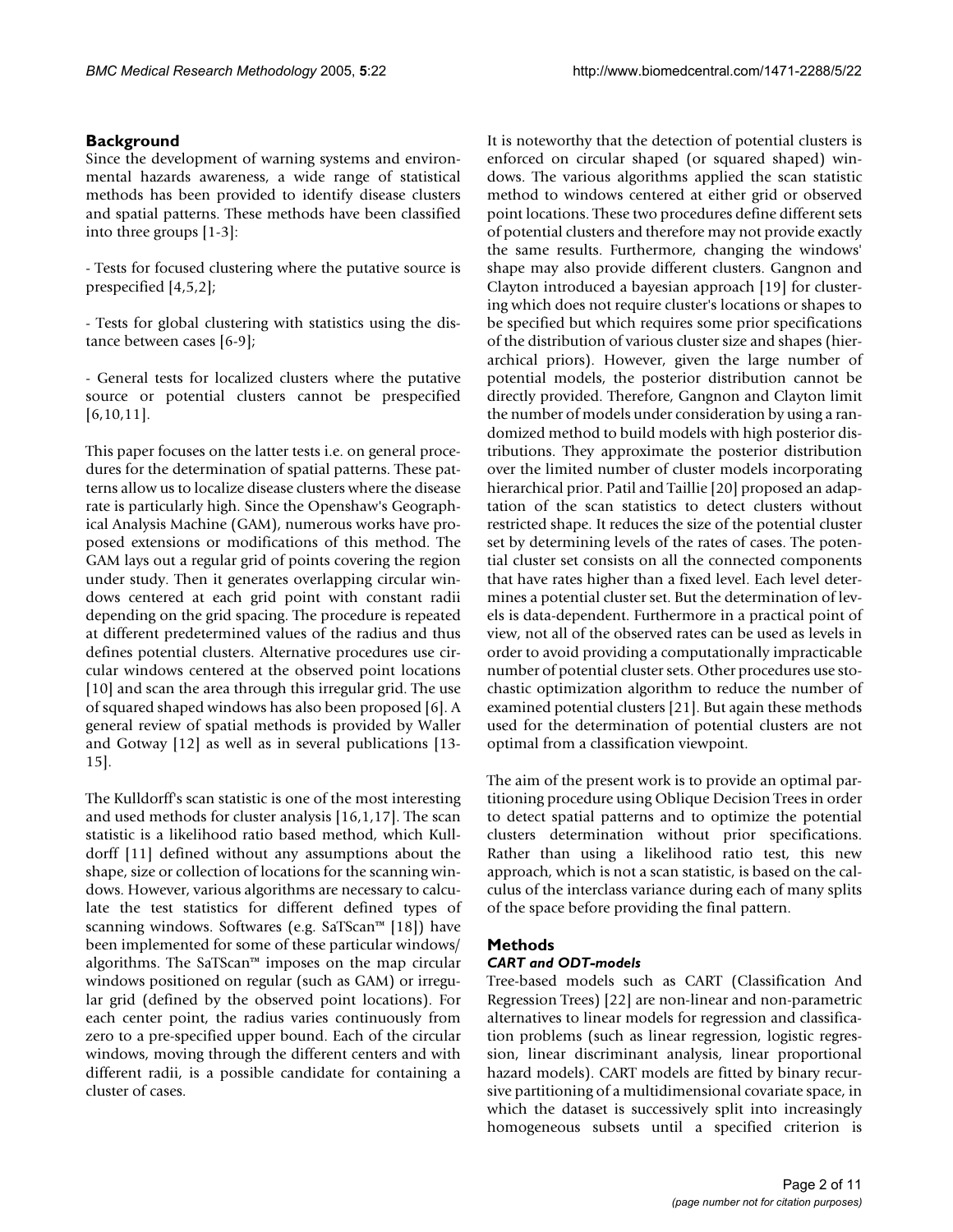satisfied. For the first partition, CART searches the best possible place to split a continuous variable into two classes and defines two subspaces which maximize overall class separation (i.e. interclass variance of the dependent variable). Each of these subspaces subsequently serves as the basis for further partitioning independently of the others and so on. At each step the variable used for each split is selected from all the explicative variables so as to provide an optimal partition given the previous actions. Partitions' sequence is summarized by a binary tree. The root node of tree corresponds to the entire data space. Partitions of the space are associated with descendants of the root node. The leaves of the tree, or terminal nodes, correspond to subspaces which are not further partitioned. The stability of the procedure can be improved using Data resampling.

While CART-models are widely used as exploratory techniques they are less-commonly used for prediction. Trees generally rely on fewer assumptions than classical methods and handle a wide variety of data structures. Furthermore they are easy to use and to interpretate, and thus provide a wide range of application fields. The use of CART procedure has been considered by others in a variety of medical problems [22,23] such as, for example, survival analysis [24-26], longitudinal analysis, diagnostic and prognostic studies or clinical trials [27-30].

One particular application is signal processing [31], in which the problem concerns the detection of multiple change points in the mean. The CART procedure can be used to estimate simultaneously the change-points and the means by recovering an underlying piecewise constant function  $f(t)$ .

If  $m_k$  are the means for each piecewise  $k$ , then  $t_k$  are the change-points:

$$
\boldsymbol{y_t} = \boldsymbol{f(t)} + \varepsilon_t \text{ with } \boldsymbol{f(t)} = \sum_{k=1}^K \boldsymbol{m_k} \, \boldsymbol{1}_{[t_k, t_{k+1}]}
$$

If we extend this point of view to the covariate space defined by geographic coordinates, CART estimates the "change-lines" (instead of change-points) of a piecewise constant function on R2. In other words, tree-based procedure can easily determine spatial patterns.

However, one limitation is that CART provides axis-parallel splits i.e. rectangular spatial patterns. Oblique decision trees (ODT) deal with this problem. Those algorithms produce oblique (and then polygonal) partitioning of the covariate space. However, oblique trees are less popular than axis-parallel trees because the splits are less straightforward to interpret and oblique procedures require greater computational complexity than axis-parallel algorithms. Finding the best oblique tree in the covariate space is a NP-Hard problem [32]. Therefore, existing ODT algorithms use deterministic heuristics or evolutionary algorithms (like the OC1 system [33]) to find appropriate hyperplanes for partitioning the covariate space [22,34,32,33]. Comparisons of the different procedures are provided, for example, by Murthy [33] Cantu-Paz [34] and Bradley [35].

Despite this difficulty in  $R<sup>N</sup>$ , it is easier to find an oblique partition in the particular case of a space determined by the geographic coordinates, i.e. in R<sup>2</sup>. Evolutionnary or heuristic algorithms are not robust. They provide occasionally local minima [33] and therefore are not optimal procedures in R2. The ODT-algorithm we have developped is an optimal procedure to reach an optimal solution without using heuristics or evolutionary procedures.

#### *ODT algorithm*

The general purpose of the entire procedure consists on finding several partitions of the plane. We present the first step which allows finding the best oblique split of the plane. Going recursively, this algorithm will split the plane into several partitions, until reaching a specific criterion.

This subsection is organized as follow:

i. First, we will introduce how the plane is splitted into two adjacent partitions according to the interclass variance.

ii. Second, we will present how the finite set of oblique lines is determined, still within the first step of the entire procedure.

iii. Third, we will propose an optimization of this algorithm.

**i.** The splitting method proceeds as follows.

Consider, in the geographical space represented by the plane with an orthogonal basis {*x*, *y*} and a fixed origin *O*, *n* points  $M_i$  with coordinates  $\{x_i, \gamma_i\}$ . These coordinates can represente the geographic coordinates of a point location provided by GPS. To each point *Mi* a numeric random variable  $Z_i$  (called explained or dependant variable) is associated with the observation *zi* Whereas the CART procedure partitions the plane according to a line parallel to the axis maximizing the interclass variance of  $z_i$ , our  $pr_{\mathcal{D}}^{\sim}$ cedure partitions the plane according to an oblique line  $\mathcal D$ maximizing in the same way the interclass variance of *z<sup>i</sup>* .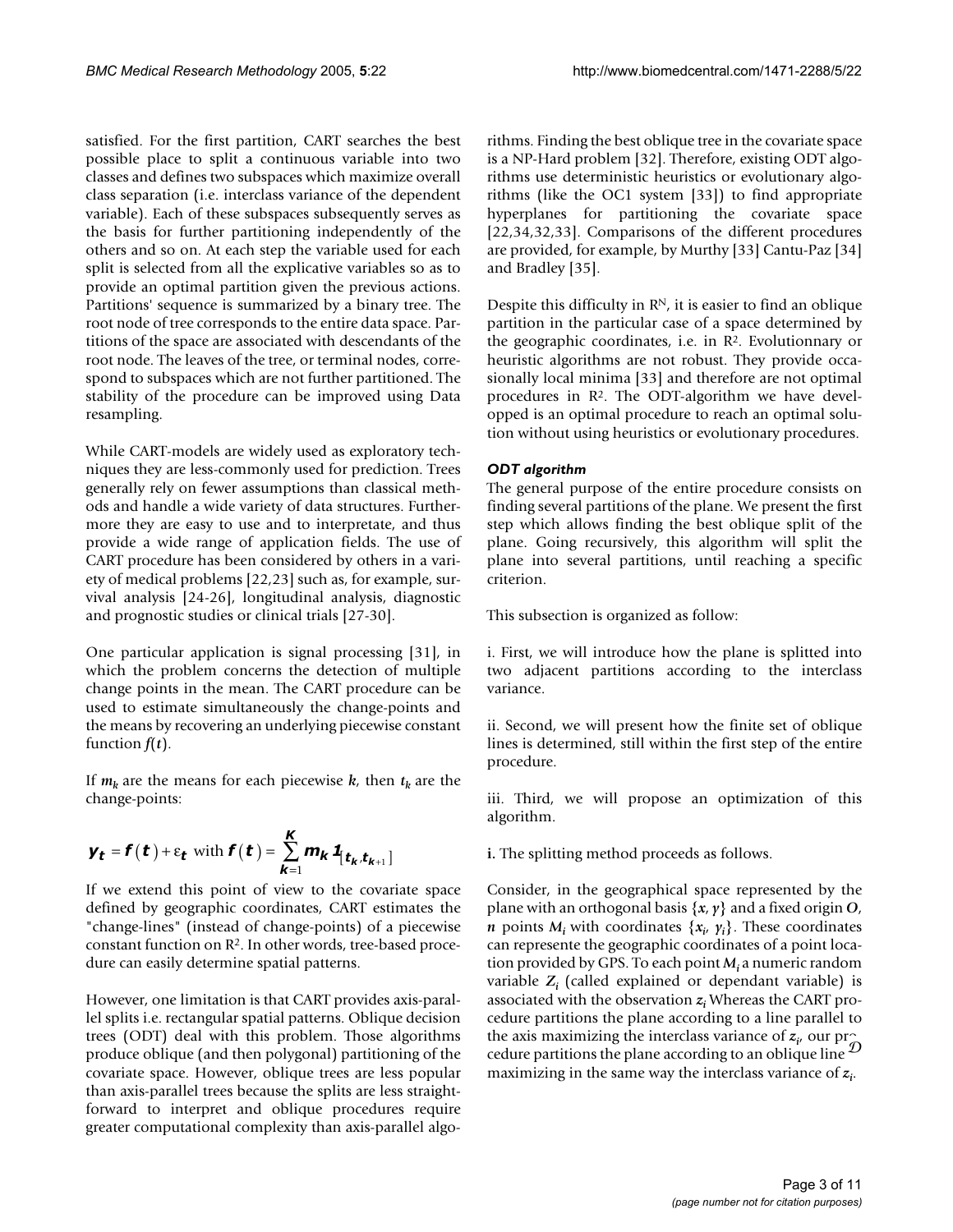

## Construction of the critical angle **Figure 1** <sup>θ</sup>*ij* of the direction *u*

**Construction of the critical angle** θ*ij* **of the direction**  *u*. - the geographical space is represented by the plane with an orthogonal basis {*x*, *y*} and a fixed origin *O*; - *u* is a direction perpendicular to the splitting direction  $^{\mathcal{D}_{\mathsf{j}}}$  -  $\bm{\mathsf{M}}_{\mathsf{j}}$  and  $\bm{\mathsf{M}}_{\mathsf{j}}$ 

are two point locations in the geographical space.

To find this oblique line according to the direction  $^{\mathcal{D}}$  we have to define the perpendicular direction *u* and the angle

.

$$
\left(\overrightarrow{\boldsymbol{O_{x}},\boldsymbol{O_{u}}}\,\right)=\theta\in\big[\,0,\pi\,\big]
$$

From a general viewpoint, for a fixed direction  ${\mathcal D}$  the procedure has to:

- Orthogonally projects the points *Mi* on the (*O*, *u*) direction, defining the coordinate *u<sup>i</sup>* ;

- Considers all the  $u_i$  as potential threshold in the way to

split the plane with the direction  $^{\mathcal{D}}$  perpendicular to the direction *u* and going through *u<sup>i</sup>* ;

- Finds the optimal split between two adjacent classes, maximizing the interclass variance of  $z_i$  according to theses projections.

**ii.** The splitting method provides a finite set of cluster proceeding as follows.

Before detailing the algorithm, we have to study the differ-

ent splitting directions  $^{\mathcal{D}}$  i.e. to specify wich angles  $\theta$  have to be analyzed. For a global solution the algorithm can scan all the oblique directions (i.e. all the  $\theta$ ) between zero and  $\pi$ . In a heuristic way one can also discretize this interval providing a finite number of angles  $\theta$ . But these two methods are not optimal.

The optimal algorithm for an optimal solution is easy to implement. Obviously, two points  $M_i(x_i, y_i)$  and  $M_j(x_j, y_j)$ have the same projected coordinates on the (*O*, *u*) direction if and only if  $M_i M_j$  is perpendicular to  $(O, u)$  (Figure 1). Then the number of critical directions, defined by the  $\theta_{ii}$  angles, exists and is finite.

For each direction  $^\mathcal{D}$  passing through two points  $M_i$  ( $x_i$ ,  $y_i$ ) and  $M_j$   $(x_j, y_j)$ , we define  $\phi_{ij}$  the angle between the line  $M_i$  $M_i$  and the x-axis.

Then:

$$
\varphi_{ij} = \textbf{arctan}\left(\textbf{a}_{ij}\right) \text{with } \textbf{a}_{ij} = \frac{\textbf{y}_j \cdot \textbf{y}_i}{\textbf{x}_j \cdot \textbf{x}_i} \text{ and } \varphi_{ij} \in \left[-\frac{\pi}{2}, \frac{\pi}{2}\right]
$$

As previously defined,  $\theta$  is the angle between the x-axis and the direction (*O*, *u*) perpendicular to *Mi M<sup>j</sup>* .

Then for each couple 
$$
(M_i, M_j)
$$
, we have  $\theta_{ij} = \frac{\pi}{2} + \varphi_{ij}$ 

Each critical angle  $\theta_{ii}$  defines an angular sector. Within each sector, the order of the coordinates projected on the (*O*, *u*) direction does not depend on this direction. For points  $M_i$  and  $M_j$  the difference  $(u_j - u_i)$  of their coordinates projected on (*O*, *u*) verifies:

$$
(u_j - u_i) \cos(\phi_{ij}) = (x_j - x_i) \sin(\theta - \theta_{ij}) \qquad (1)
$$

with 
$$
(u_j - u_i) = (y_j - y_i) \sin(\theta)
$$
 for  $x_i = x_j \Leftrightarrow \phi_{ij} = -\frac{\pi}{2}$ 

Thus  $(u_j - u_i)$  depends continuously on  $\theta$ . The sign of this difference cannot change within the angular sector since  $(u_j - u_i) = 0$  only if  $\theta = \theta_{ij}$ .

It follows that the interclass variances (and then the ODT procedure) is not modified within each sector. As a direct consequence of **(1)** the transition from a sector to another via the critical angle  $\theta_{ii}$  (Figure 2) induces the same order except the permutation of the two adjacent elements (*u<sup>i</sup>* , *uj* ).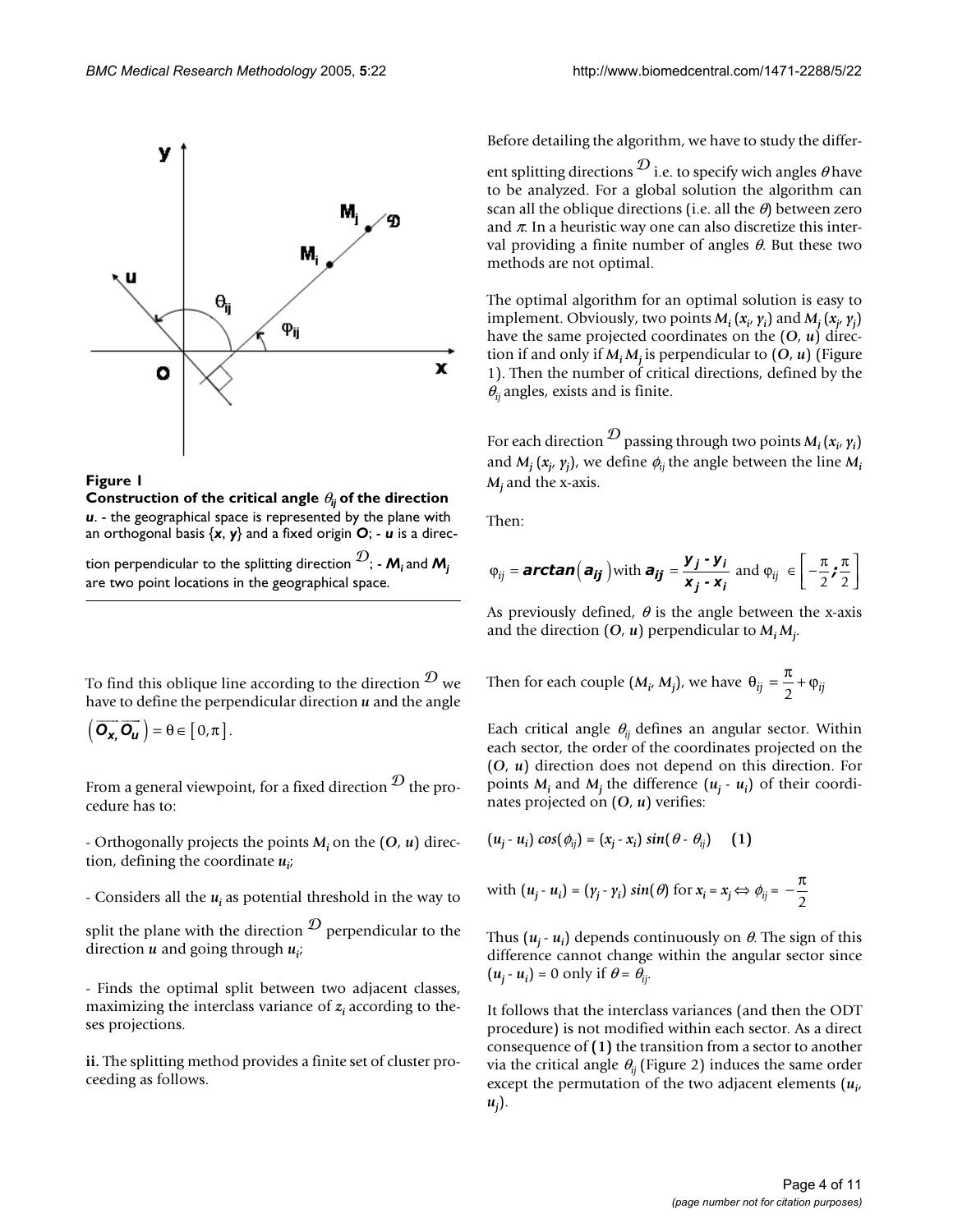



**Passage through the critical direction** *u***, from sector 1 to sector 2**. - *u* is a direction perpendicular to the splitting

direction  $^{\mathcal{D}}$ ; **M**, and **M**, are two point locations in the geographical space; - Change in the order of the projected coordinates on the *u'* and *u"* directions; - *u'* and *u"* are directions with intermediate angles, belonging respectively to sector 1 and sector 2; - *u'<sup>i</sup>* , *u'<sup>j</sup>* , *u"<sup>i</sup>* , and *u"j* are the projected coordinates of points *Mi* and *M<sup>j</sup>* : *u'i* > *u'j* and *u"i* <*u"<sup>j</sup>* .

Note that for aligned points *M<sup>i</sup>* , *Mj* and *Mk* the algorithm has to permute the adjacent element group  $(u_i, u_j, u_k)$ . Similarly for parallel directions  $M_i M_j$  and  $M_k M_{l'}$  the algorithm has to permute at the same time the couples of adjacent elements  $(u_i, u_j)$  and  $(u_{k'}, u_l)$ .

Note again that all these angular sectors define as much covariates. Thus the procedure comes to the usual CART procedure. But the number of different critical angles is

 $\mathbf{N} \leq \frac{\mathbf{n} \times (\mathbf{n} - 1)}{n}$  and using CART this way over-consumes 2

time and space. For example, in our application the number of point locations is  $n = 164$ , hence the number of different angular sectors is *N* = 13270.

**iii.** We present now an optimization of our algorithm. A less time consuming and more efficient algorithm is a stepwise analysis of the angular sector, ordered according to the observed  $\theta_{ii}$ . At each step the algorithm uses the previous calculus.

Because only two elements between two adjacent sectors are permuted only one interclass variance has to be reloaded, related to the single different split (or some interclass variances for the group of permuted couples, related to a few different splits). The procedure inherits the calculus of the other interclass variances from the previous sector with the exception of the interclass variance related to the single permutation.

Thus, the algorithm complexity is  $^{O}(n^2\log n)$  in time and  ${^O}(n)$  in space for one split. Finally, our algorithm splits the plane into two adjacent partitions as follows:

- Arrange the *x<sup>i</sup>* ;
- Calculate and arrange the  $\theta_{ii}$  via the  $a_{ii'}$

• Calculate 
$$
\sum_{i=1}^{n} z_i
$$
;

• For each potential split of the first angular sector (corresponding to the x-axis), i.e. for each value of *x<sup>i</sup>* :

- Calculate the ∑ *zi* for each class (on both sides of the threshold *x<sup>i</sup>* ) and then the interclass variance, using the previous results;

- If the calculated interclass variance is greater than the previous one, store the results;

• For the next angular sector

- Permute the corresponding  $x_i$   $x_j$  (or the group of elements);

- Calculate the ∑ *zi* only for the two classes generated by the split between  $x_i$  and  $x_i$  (or some splits for the group of permuted elements);

- If the new interclass variance is greater than the previous optimum, store the results;

• Until all sectors are scanned.

This algorithm goes on recursively until a specific criterion is reached and the Oblique Decision Tree is completed.

For simplicity we will not herein discuss special procedures of CART such as stopping rules, pruning algorithms or resampling methods; these are examined elsewhere [22,36].

#### *Dataset*

Malaria is the major parasitic disease in the world affecting approximately 300–500 million individuals annually.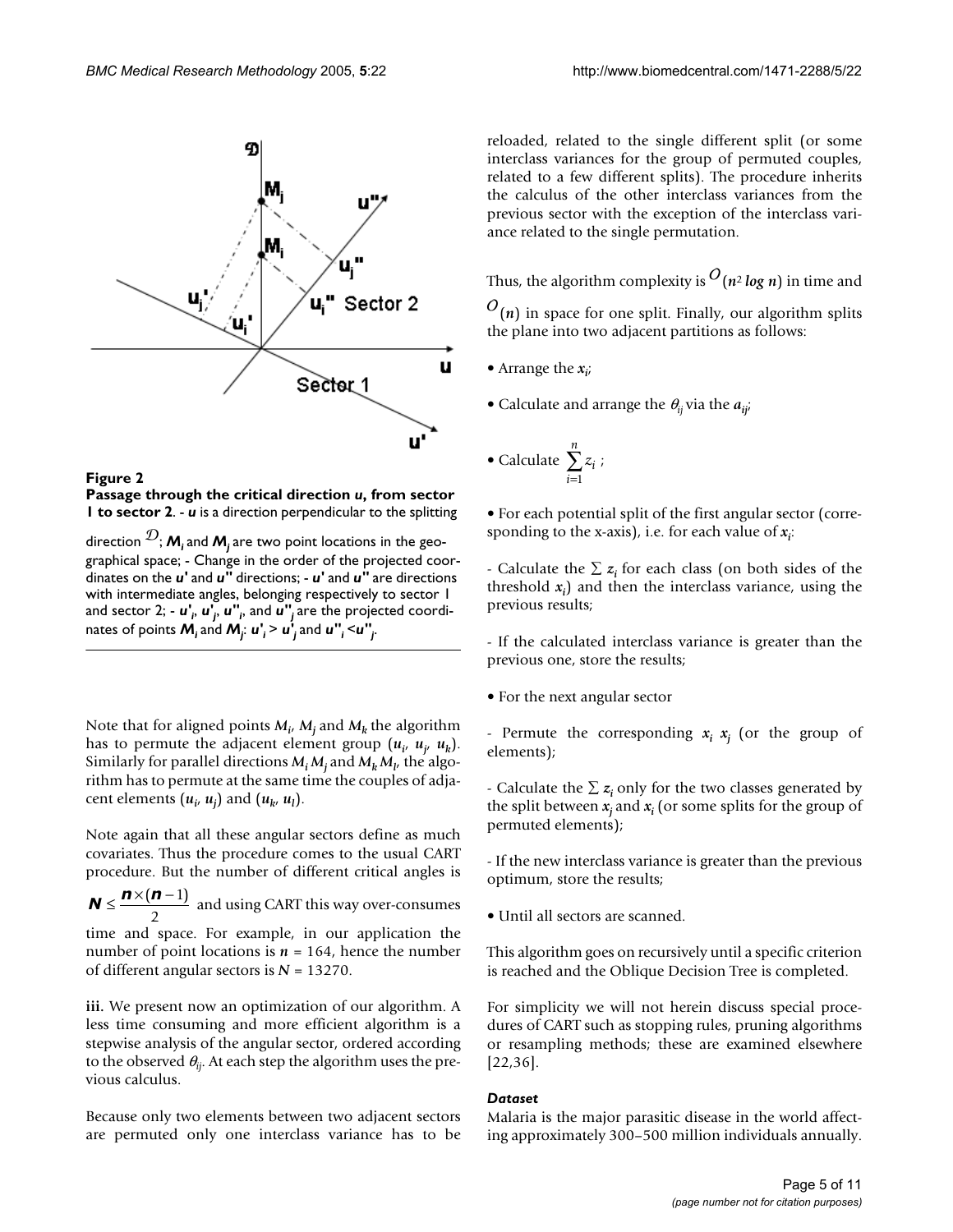About two percents of the individuals infected with *Plasmodium falciparum* die. Most of the deaths occur in children. In the last decade, the incidence of malaria has been increasing at an alarming rate in Africa representing over 90% of the reported cases in the world [37].

The study area was the whole village of Bancoumana located in the administrative circle of Kati (Mali, Western Africa). This village is located in the high Niger's valley, a Sudanese savannah area, about 60 km south-west from the capital city Bamako. The main activities are rice cultures and truck farming along the Niger river. This village is 2.5 km<sup>2</sup>wide, with 8 000 inhabitants (MRTC census, 1998) and about 1 600 children under 9 years. The transmission of malaria is high during the rain season (usually from June to October, with temperatures varying between 25°C and 40°C). It decreases then, reaching a low level of transmission one or two months thereafter.

The project investigated at a village-level approach (using a 1–3 m resolution scale) the risk of malaria infection. The presence of *P. falciparum*, the main infectious agent of malaria in this area, in blood smears was investigated in 1 461 children living in 164 households during the dry season in March 2000. Among them, 474 children had a positive blood smear (32.44%, CI95% [30.09–34.89]). Localization was performed through GPS receivers. Thus, all children were geocoded at a point location (corresponding to their house). Geo-database and cartographic displays were provided with the ArcGIS 8.3 software (ESRI, Redlands, CA).

Human subjects' research conducted in these studies was approved by the Institutional Committee on Ethics of the Mali Faculty of Medicine and Pharmacy, University of Mali. To obtain informed consents a stepwise consent process was applied as described by Doumbo [38]. First, the community informed consent was obtained before the beginning of the study. Second, the informed consent of the parents or guardians of the children were orally obtained before each clinical or biological investigation.

#### *Data analysis*

The ODT-algorithm was implemented with the Matlab Software 7.0.1 (The Mathworks Inc. 2004). We applied the ODT procedure to the dataset using the GPS coordinates of each location as independent covariates and the parasitic positivity rate (rate of positive blood smears per houses) as dependant variable. Thus ODT provided an optimal partition of the geographical area, i.e. a spatial pattern of the disease risk. We chose to use two classical stopping rules [22]. First, the ODT stopped if a class was made up of less than 15 locations. Second, we prunned a node if, after partition, one of the two resulting classes was made up of less than 3 locations.



**Figure 3** 

**Oblique Decision Tree for spatial partitioning**. The geographical area is splited into 6 partitions. *Nloc*: number of locations belonging to each partition; *n*: total number of children of each partition; R: infectious rate;  $\theta$ : critical angle for each split; *Vic*: interclasses variance for each split.

For inference we considered the constant risk hypothesis as a model of "no pattern". Under this null hypothesis each child is at the same disease risk within the observation period regardless of his location. Thus the classes issued from the ODT displayed similar disease risk. However in keeping with many spatial health applications [12], we can not rely on asymptotic arguments to derive theoretically the associated distributions under the null hypothesis. Monte Carlo (MC) simulations were flexible tools for such assessment.

Similarly to many statistical models, we used for inference the explained variability rate  $\mathrm{R}_{\mathrm{v}^{\prime}}$  defined as the ratio of the interclass sum of squared errors (SCE) (outcome of the ODT model) and the total SCE. We considered a Monte Carlo inference conditional on the set of all locations and on the local number of subjects. The total number of cases varied from simulation to simulation with an expected value (the total number of cases on the observed dataset). In this way, the simulations assessed spatial variations in the local proportion of cases conditional on the set of all locations. Monte Carlo simulations reflected a constant risk hypothesis similarly to the Rushton and Lolonis [39] approach. We ran 999 simulations under the constant risk hypothesis i.e. homogeneous Poisson distribution. Under this null hypothesis we applied the ODT-algorithm for each of the random dataset and calculated the empirical distribution of  $R_v$ . Thus the MC inference provided p-values for testing whether or not the observed explained variability rate is a realization of the theoretical (simulated) distribution under the constant risk hypothesis. In other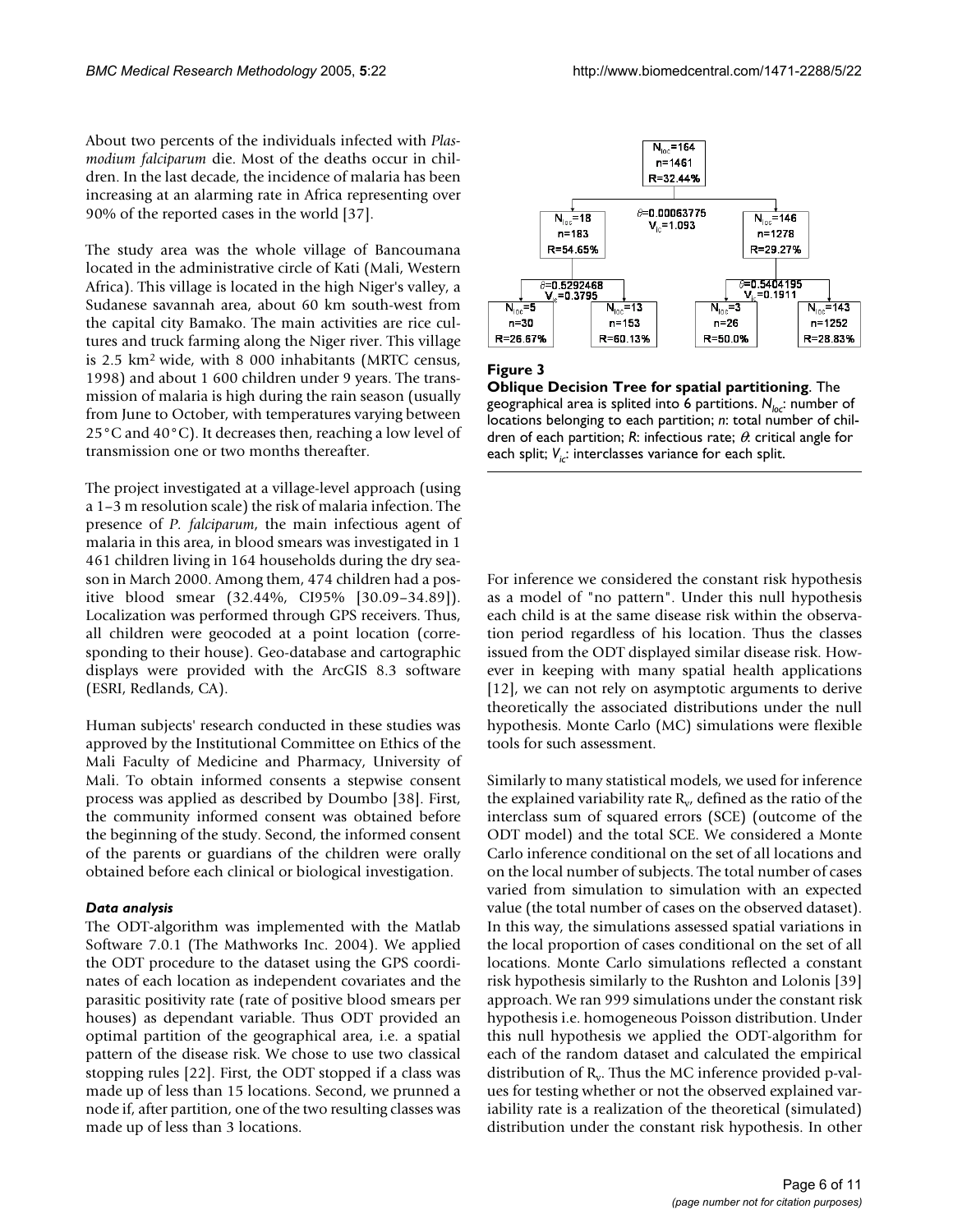|                | Centroid's Coordinates <sup>a</sup>     | Pop.b  | Risk of infection [Cl95%] | Number of Locations <sup>c</sup> |
|----------------|-----------------------------------------|--------|---------------------------|----------------------------------|
| No pattern     | $X = -8.266497256$<br>$Y = 12.20520982$ | l 46 l | 32.44% [30.09-34.89]      | 164                              |
| <b>PI</b>      | $X = -8.270634$<br>$Y = 12.202594$      | 30     | 26.67% [14.18-44.45]      | 5                                |
| P <sub>2</sub> | $X = -8.27019$<br>$Y = 12.20438615$     | 153    | 60.13% [52.22-67.55]      | 13                               |
| P <sub>3</sub> | $X = -8.26849$<br>$Y = 12.1999733$      | 26     | 50.0% [32.06-67.94]       |                                  |
| P <sub>4</sub> | $X = -8,2659751$<br>$Y = 12.205486$     | l 252  | 28.83% [26.39-31.4]       | 143                              |

**Table 1: Spatial pattern resulting from the ODT-model. The first line refers to the areas without any partition.**

a- The coordinates are for the centroid of each partition.

b- Pop. refers to the total number of children included in each partition.

c- The number of locations refers to the total number of households within each partition.

words, MC inference tested the ODT-model and provided the significance of the spatial pattern issued from the oblique decision tree.

We compared the ODT-model outputs with those of the scan statistic method. For the latter, we used the software program SaTScan™ [18] in order to test for the presence of spatial clusters of malaria infection and to estimate their locations. The identification of high risk clusters with the SaTScan™ was performed under the Poisson probability model assumption using a maximal cluster size of 50% of the total population. For statistical inference, 999 Monte Carlo replications were performed. The null hypothesis of no clustering was rejected when the simulated p-value was lower than or equal to 0.05.

During the data analysis we calculated all confidence intervals of rates according to the Wilson method [40].

#### **Results**

#### *Oblique Decision Tree*

The ODT (Figure 3) partitioned the village into four risk classes. The explained variability rate is high, i.e.  $R_v =$ 83.96% of the variability is explained by the ODT-model. The global risk of disease (Table 1) was 32.44%, CI95% [30.09–34.89]. The ODT provided two classes of high infection risk. In the first high risk class (P2), located in the western part of the village (Figure [5\)](#page-8-0), the risk was 60%, CI95% [52.22–67.55]. In the second high risk class (P3), located in the southern part of the village, the risk was about 50% with a large confidence interval. Note that during the rain season about 80% of the children had a positive blood smear in the whole village. Investigations at this site pointed to a small pond located within the western high risk class, and to ricefields located in the southern part of the village, both having been identified as *Anopheles* (the vector of malaria) breeding places.

Monte Carlo inference provided a global test, testing the null hypothesis of a homogeneous Poisson distribution of the malaria infection cases within the study area. Under this null hypothesis we provided (999 simulated sets and one observed set) the empirical distribution of the explicated variability rate  $R_v$  (Figure 4). In this application the  $R_v$  provided by the ODT-model significantly differed (p < 0.0001) from the one provided under the homogeneous Poisson distribution, i.e. the spatial pattern was significant.

#### *Satscan approach*

The Satscan results yielded one significant clusters (Table 2). In the first cluster (**S1**) the risk of disease was high with an infectious rate of 54.21% (CI95% [47.51–60.75]). Obvioulsy, his center was located within the high risk ODT partition (**P2**) and the risk of disease were similar in S1 and P2 (Figure [5\)](#page-8-0). The second and third high clusters were not significant, totalizing only one point location each.

#### **Discussion**

For spatial cluster detection, the specification of the shape and size of the clusters is required rather than using political or administrative definitions of zones. For this purpose scanning methods provide sets of potential clusters but the problem of the choice of the shape still remains. Different scanning grid and different windows' shapes or sizes may provide different sets of potential clusters. To reduce this difficulty we introduced ODT-models with the aim to detect spatial pattern without pre-specifying windows' shape. In contrast to classical scanning procedures, neither the shape, size, nor centroid location have to be specified by the users. Thus, ODT are optimal procedures from the classification viewpoint.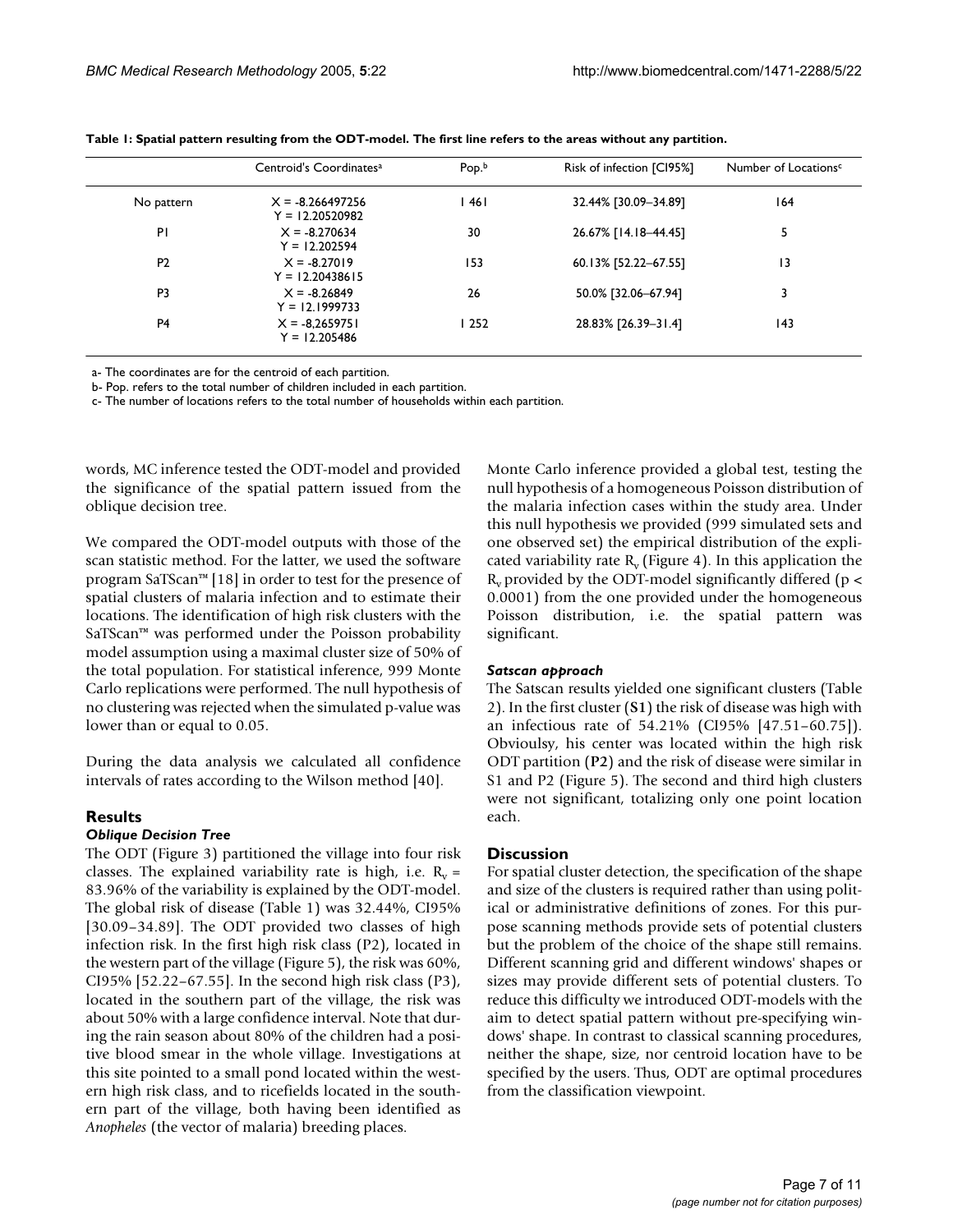<span id="page-8-0"></span>

### **Figure 5**

**The village of Bancoumana**. - The circle **S1** refers to the significative cluster provided by the Kulldorff's SaTScan. - The strait lines are the 3 splits resulting from the ODT-model, providing 4 partitions **P1**, **P2**, **P3** and **P4**. - The bold grey line represents the Niger river. - Each location is represented by its own risk value. The scale of risks is discretized in 6 equal sized intervals.

Furthermore the spatial pattern obtained by the ODTmodel defines a potential clusters set which can then be tested using the classical Monte Carlo inference. Similarly to Satscan, inference analysis has to avoid multiple testing inherent to such a procedure. The Kulldorffs procedure provides first a potential cluster set. Second, this procedure performs a significance test based on the local likelihood ratio statistic for each cluster in a way that compensates for the multiple testing. In our work we provide a global inference, testing the significativity of the spatial pattern obtained by ODT. Note that, similarly to Kulldorff's inference, likelihood ratio tests can be used to test the spatial pattern.

Recently, Tango proposed a flexibly spatial scan statistic to detect noncircular clusters [41]. But the Tango's method is not practically feasible for large clusters (more than 30 point locations).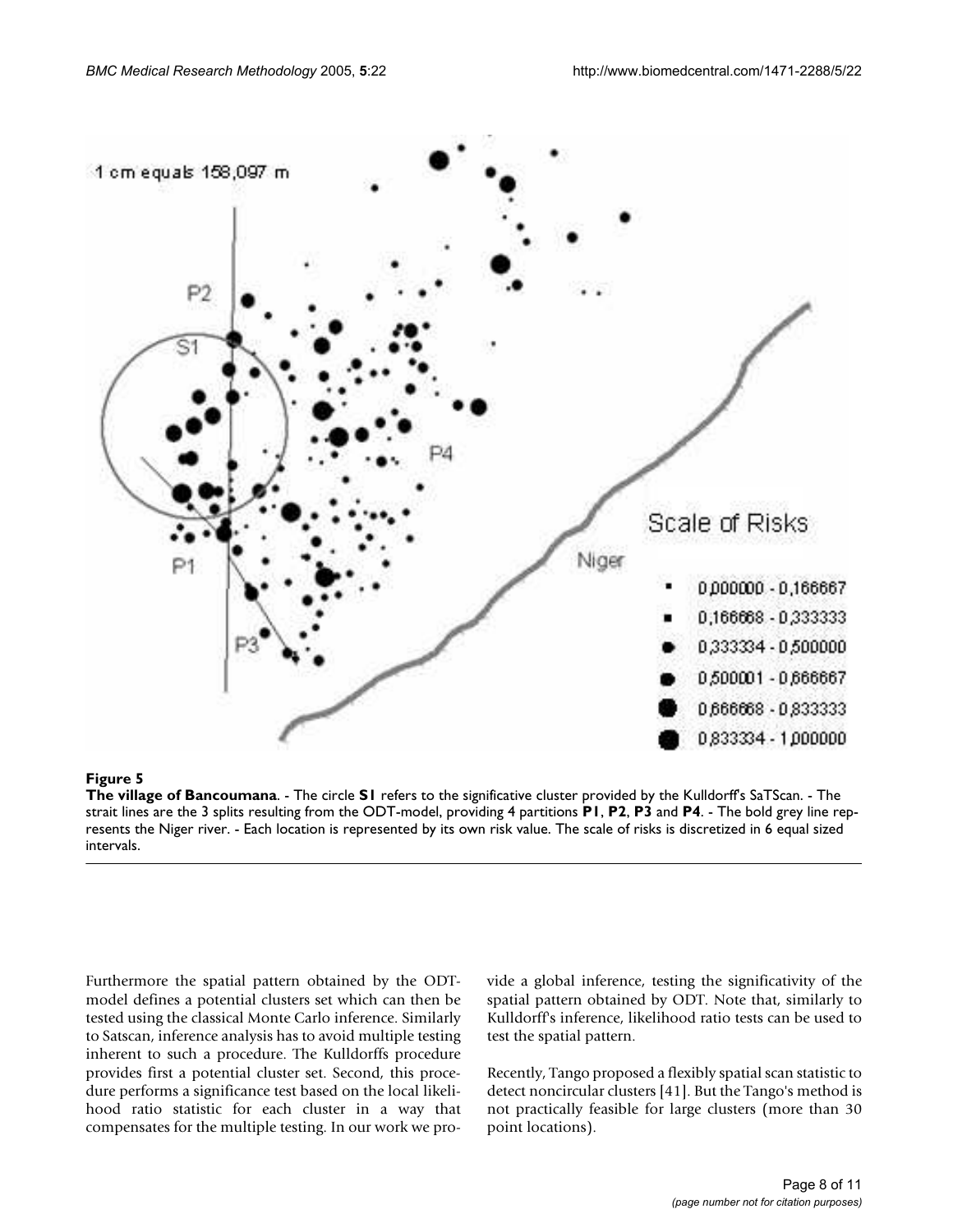

**Figure 4 Empirical distribution of the explained variability rate R<sup>v</sup>** . The distribution was provided by Monte Carlo procedure (999 simulated sets and one observed set).

Our findings indicate that the ODT-method is consistent with the classical Kulldorf's scan statistic. ODT procedure is thus a classification tool widely usable for spatial pattern detection. When compared to ODT, the scan statistic did not detect the second high risk cluster (P3). This is probably due to the lack of points fitting in this cluster (3 point locations and 26 childrens). The 95% confidence interval of the disease rate in this cluster is large (32.06%- 67.94%). Nevertheless, after investigations in the village, a putative source of disease risk has been detected at this location. The two non-significant high risk clusters (S2 and S3) enclose only one point location each. This might explain both the lack of significativity with the satscan method and the lack of detection by the ODT.

After detection of a significant spatial pattern, the next logical step is to test whether this pattern can be explained by known or suspected risk factors. For example in the context of malaria, environmental factors such as mosquitoes breeding sites or thatched habitations might be identified and appropriate measures can be proposed to enhance the disease's control policy.

ODT-models allow for a flexible relationship between the variables. The relationships between covariates do not need to be linear or additive and the interactions do not need to be prespecified or to be of a particular multiplicative form. The literature about tree-based models is increasing particularly for studies focusing on formal inference procedures [31,36]. In contrast to classical ODTprocedures the algorithm herein described is optimal since it uses neither evolutionary algorithms [32,34] nor heuristics [22]. While the problem is NP-Hard in  $\mathbb{R}^N$ , the algorithm remains polynomial in R<sup>2</sup>.

The stability of tree-models can be improved by resampling methods. It is noteworthy that scanning methods such as satscan can also benefit from resampling. Resampling methods may improve the determination of the potential cluster set when the SaTScan™ procedure uses windows centered at each point location. Among different stopping rules, criteria have to be chosen according to the trade-off between variance and bias of prediction. The usually chosen rules are known as flexible and robust methods [31]. But as our application results indicate, less restrictive rule can be used for specific epidemiological dataset in order to improve the interpretation of the ODTmodels' output. For rare diseases it might be necessary to use less stringent stopping rules than for diseases characterized by an epidemic evolution. This is related to the definition of "cluster of cases" which depends on the epidemiological profile of the disease.

The risk of infection has a high geographic variability [42,43] and the knowledge of this variability is essential to enhence malaria control programs' efficiency [44]. Moreover, the detection of high-risk locations is one recommendation of the 20<sup>th</sup> WHO technical report [45]. In this context, the development of GIS displays data on local malaria cases and then stratification of malaria risk providing the opportunity for more focal (and then efficient) malaria control programs [42].

### **Conclusion**

In conclusion, Oblique Decision Tree is a new approach for spatial pattern detection and has the following features:

- ODT improve the classical scanning procedures by providing polygonal potential clusters;

- ODT are not bound by fixed centroid locations, sizes or shapes. Thus, first they have an enhanced flexibility. Second, the results are independent from the shape size and center pre-specification;

- ODT provide an optimal partition in the classification viewpoint.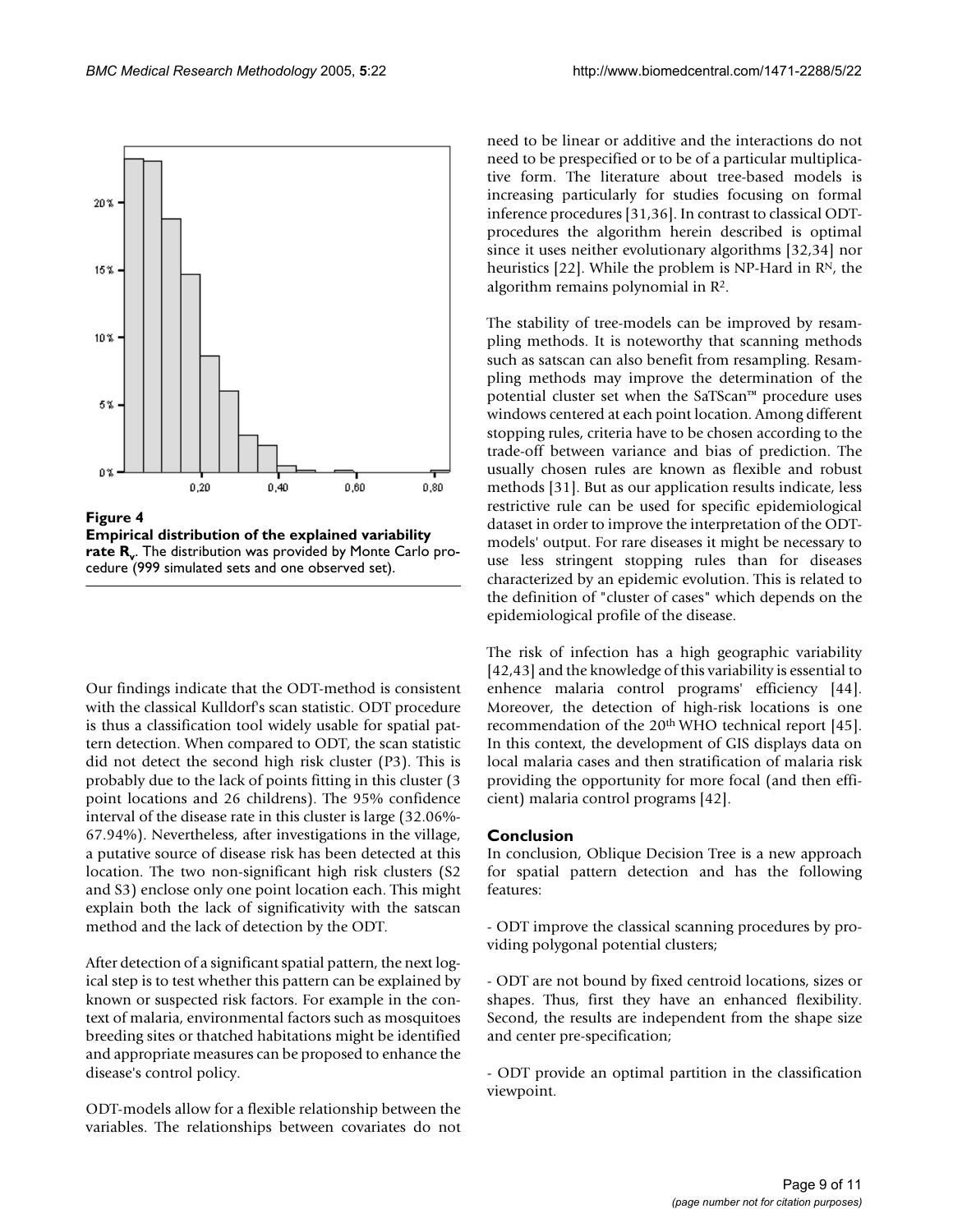|                | Cluster                           |           |      |                           |                      |      |                |
|----------------|-----------------------------------|-----------|------|---------------------------|----------------------|------|----------------|
|                | Coordinates <sup>a</sup>          | Radius Km | Popb | Risk of infection [Cl95%] | Cases Obs/exp        | Locc | p <sup>d</sup> |
| SΙ             | $X = -8.27047$<br>$Y = 12.205325$ | 0.27      | 214  | 54.21% [47.51-60.75]      | Obs:116<br>Exp:69.43 | 22   | 0.001          |
| S <sub>2</sub> | $X = -8.26701$<br>$Y = 12.205729$ | 0.00      | 7    | 85.71% [48.69-97.43]      | Obs:6<br>Exp: 2.27   |      | 0.998          |
| S3             | $X = -8.26469$<br>$Y = 12.207877$ | 0.00      | 20   | 60.00% [38.66-78.12]      | Obs:12<br>Exp:6.49   |      | 0.999          |

**Table 2: High risk of malaria spatial clusters in Bancoumana, Mali, march 2000.**

a- The coordinates are for the center of each circle.

b- Pop. refers to the total number of children into each cluster.

c- Loc. refers to the number of locations belonging to each cluster.

d- p-values refer to the Monte Carlo inference, after 999 replicates.

Thus, ODT-models favorably compare with other cluster detection methods for spatial epidemiology.

#### **Abbreviations**

CART: Classification And Regression Tree

CI95%: 95% Confidence Interval

GIS: Geographic Information System

GPS: Global Positioning System

MC: Monte Carlo

MRTC: Malaria Research and Training Center, Bamako, Mali.

ODT: Oblique Decision Tree

SCE: sum of squared errors

#### **Competing interests**

The author(s) declare that they have no competing interests.

#### **Authors' contributions**

J Gaudart provided the ODT procedure, implemented the algorithm, performed statistical and geographical analysis, and drafted the manuscript.

B Poudiougou, S Ranque and O Doumbo carried out the epidemiological georeferenced data and provided the parasitological analysis.

O Doumbo initiated and supervised the epidemiological study.

All authors wrote and approved the final manuscript.

#### **Acknowledgements**

This work was supported by the French Research Ministry (PAL+ 2001 Program) and the NIH Grant Mali-Tulane TMRC N° AI 95-002-P50

We thank Dr Bernard Fichet for many valuable discussions, Dr Bernard Giusiano for program improvements, and Dr Joanny Gouvernet for his helpful comments.

#### **References**

- 1. Kulldorff M, Feuer EJ, Miller BA, Freeman LS: **[Breast cancer in](http://www.ncbi.nlm.nih.gov/entrez/query.fcgi?cmd=Retrieve&db=PubMed&dopt=Abstract&list_uids=9230778) [northeastern United States: a geographical analysis.](http://www.ncbi.nlm.nih.gov/entrez/query.fcgi?cmd=Retrieve&db=PubMed&dopt=Abstract&list_uids=9230778)** *Am J Epidemiol* 1997, **146:**161-170.
- 2. Bithell JF: **[The choice of test for detecting raised disease risk](http://www.ncbi.nlm.nih.gov/entrez/query.fcgi?cmd=Retrieve&db=PubMed&dopt=Abstract&list_uids=8711271) [near a point source.](http://www.ncbi.nlm.nih.gov/entrez/query.fcgi?cmd=Retrieve&db=PubMed&dopt=Abstract&list_uids=8711271)** *Stat Med* 1995, **14:**2309-2322.
- 3. Cuzick J, Edwards R: **Spatial clustering for inhomogeneous populations.** *J R Stat Soc [Ser B]* 1990, **52:**73-104.
- 4. Tango T: **[A class of tests for detecting 'general' and 'focused'](http://www.ncbi.nlm.nih.gov/entrez/query.fcgi?cmd=Retrieve&db=PubMed&dopt=Abstract&list_uids=8711272) [clustering of rare diseases.](http://www.ncbi.nlm.nih.gov/entrez/query.fcgi?cmd=Retrieve&db=PubMed&dopt=Abstract&list_uids=8711272)** *Stat Med* 1995, **14:**2323-2334.
- 5. Diggle PJ, Morris S, Elliott P, Shaddick G: **Regression modelling of disease risk in relation to point sources.** *J R Stat Soc [Ser A]* 1997, **160:**491-505.
- 6. Anderson NH, Titterington DM: **Some methods for investigating spatial clustering, with epidemiological applications.** *J R Stat Soc [Ser A]* 1997, **160:**87-105.
- 7. Tango T: **[Score tests for detecting excess risks around puta](http://www.ncbi.nlm.nih.gov/entrez/query.fcgi?cmd=Retrieve&db=PubMed&dopt=Abstract&list_uids=11836732)[tive sources.](http://www.ncbi.nlm.nih.gov/entrez/query.fcgi?cmd=Retrieve&db=PubMed&dopt=Abstract&list_uids=11836732)** *Stat Med* 2002, **21:**497-514.
- 8. Diggle PJ, Chetwynd AG: **[Second-order analysis of spatial clus](http://www.ncbi.nlm.nih.gov/entrez/query.fcgi?cmd=Retrieve&db=PubMed&dopt=Abstract&list_uids=1742435)[tering for inhomogeneous populations.](http://www.ncbi.nlm.nih.gov/entrez/query.fcgi?cmd=Retrieve&db=PubMed&dopt=Abstract&list_uids=1742435)** *Biometrics* 1991, **47:**1155-1163.
- 9. Gomez-Rubio V, ferrandiz J, Lopez A: **Detecting clusters of diseases with R.** *Proceedings of the 3rd International Workshop on Distributed Statistical Computing: March 20–22 2003; Vienna Austria* 2003 [[http://www.ci.tuwien.ac.at/Conferences/DSC-2003/\]](http://www.ci.tuwien.ac.at/Conferences/DSC-2003/).
- 10. Turnbull BW, Iwano EJ, Burnett WS, Howe HL, Clark LC: **[Monitor](http://www.ncbi.nlm.nih.gov/entrez/query.fcgi?cmd=Retrieve&db=PubMed&dopt=Abstract&list_uids=2356825)[ing for clusters of disease: application to leukemia incidence](http://www.ncbi.nlm.nih.gov/entrez/query.fcgi?cmd=Retrieve&db=PubMed&dopt=Abstract&list_uids=2356825) [in upstate New York.](http://www.ncbi.nlm.nih.gov/entrez/query.fcgi?cmd=Retrieve&db=PubMed&dopt=Abstract&list_uids=2356825)** *Am J Epidemiol* 1990, **132:**S136-143.
- 11. Kulldorff M: **A spatial scan statistic.** *Commun Stat Theor M* 1997, **26:**1481-1496.
- 12. Waller LA, Gotway CA: *Applied spatial statistics for public health data* Wiley: Hoboken New Jersey; 2004.
- 13. Wakefield J, Elliott P: **[Issues in the statistical analysis of small](http://www.ncbi.nlm.nih.gov/entrez/query.fcgi?cmd=Retrieve&db=PubMed&dopt=Abstract&list_uids=10474147) [area health data.](http://www.ncbi.nlm.nih.gov/entrez/query.fcgi?cmd=Retrieve&db=PubMed&dopt=Abstract&list_uids=10474147)** *Stat Med* 1999, **18:**2377-2399.
- 14. Kulldorff M, Nargawalla N: **[Spatial disease clusters: detection](http://www.ncbi.nlm.nih.gov/entrez/query.fcgi?cmd=Retrieve&db=PubMed&dopt=Abstract&list_uids=7644860) [and inference.](http://www.ncbi.nlm.nih.gov/entrez/query.fcgi?cmd=Retrieve&db=PubMed&dopt=Abstract&list_uids=7644860)** *Stat Med* 1995, **14:**799-810.
- 15. Thomas AJ, Carlin BP: **[Late detection of breast and colorectal](http://www.ncbi.nlm.nih.gov/entrez/query.fcgi?cmd=Retrieve&db=PubMed&dopt=Abstract&list_uids=12486754) [cancer in Minnesota counties: an application of spatial](http://www.ncbi.nlm.nih.gov/entrez/query.fcgi?cmd=Retrieve&db=PubMed&dopt=Abstract&list_uids=12486754) [smoothing and clustering.](http://www.ncbi.nlm.nih.gov/entrez/query.fcgi?cmd=Retrieve&db=PubMed&dopt=Abstract&list_uids=12486754)** *Stat Med* 2003, **22:**113-127.
- 16. Sheehan TJ, De Chello LM, Kulldorff M, Gregorio DI, Gershman S, Mroszczyk M: **[The geographic distribution of breast cancer](http://www.ncbi.nlm.nih.gov/entrez/query.fcgi?cmd=Retrieve&db=PubMed&dopt=Abstract&list_uids=15291960)**